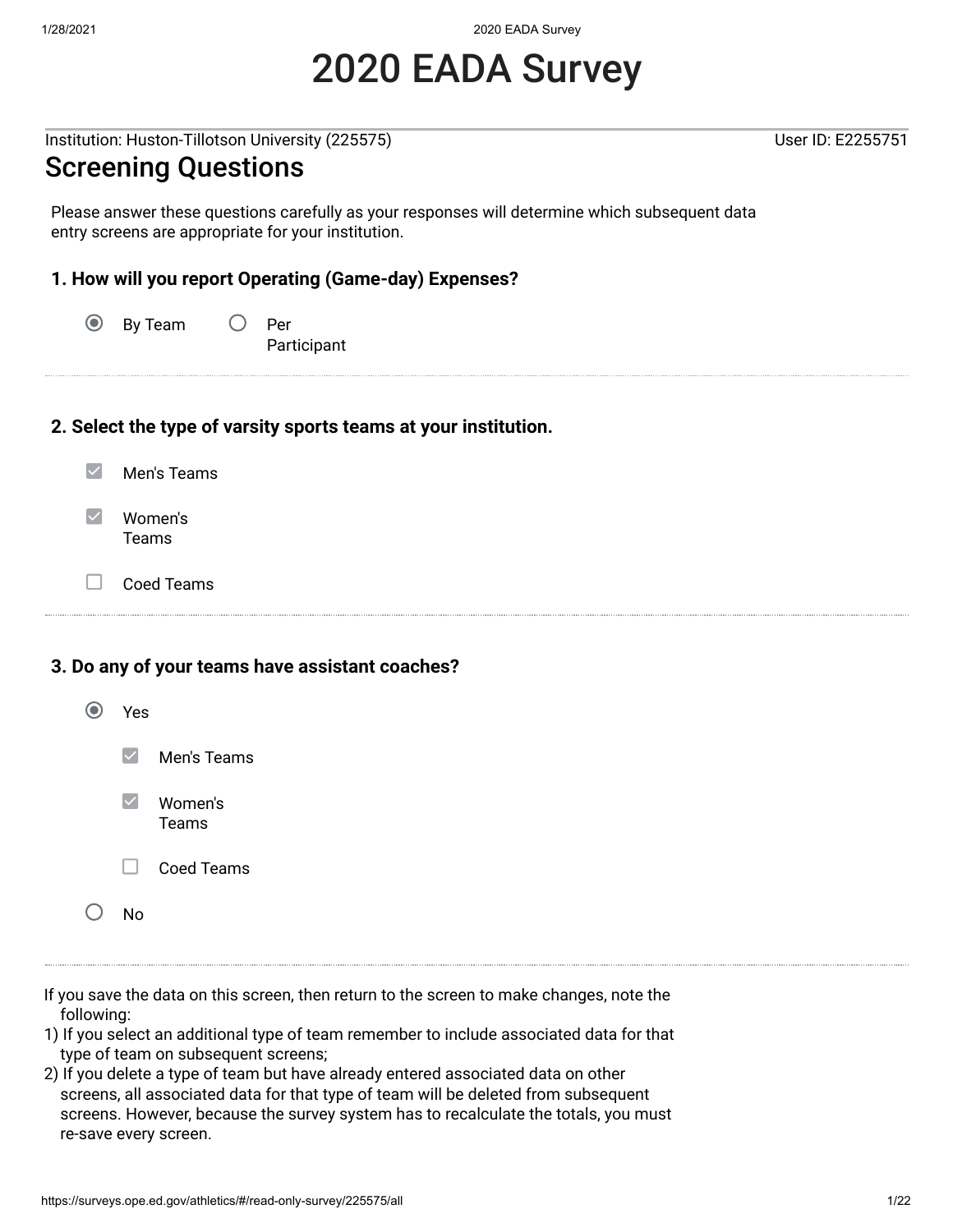## Sports Selection - Men's and Women's Teams

Select the varsity sports teams at your institution.

| <b>Sport</b>                                                 | Men's                | <b>Women's Sport</b> |                                     | Men's                | <b>Women's</b>               |
|--------------------------------------------------------------|----------------------|----------------------|-------------------------------------|----------------------|------------------------------|
|                                                              |                      |                      |                                     |                      |                              |
| Archery                                                      | $\Box$               | $\Box$               | Badminton                           |                      |                              |
| Baseball                                                     | $\blacktriangledown$ |                      | Basketball                          | $\blacktriangledown$ | $\blacktriangledown$         |
| <b>Beach Volleyball</b>                                      | □                    | □                    | Bowling                             |                      |                              |
| <b>Cross Country</b>                                         | u                    | Ш                    | Diving                              |                      |                              |
| Equestrian                                                   | $\Box$               | $\Box$               | Fencing                             |                      |                              |
| Field Hockey                                                 |                      | ⊔                    | Football                            |                      |                              |
| Golf                                                         | П                    | $\Box$               | Gymnastics                          |                      |                              |
| Ice Hockey                                                   |                      | Ш                    | Lacrosse                            |                      |                              |
| Rifle                                                        |                      | $\Box$               | Rodeo                               |                      |                              |
| Rowing                                                       |                      | $\Box$               | Sailing                             |                      |                              |
| Skiing                                                       | H                    | $\Box$               | Soccer                              | $\blacktriangledown$ | $\blacktriangledown$         |
| Softball                                                     |                      | $\blacktriangledown$ | Squash                              |                      |                              |
| Swimming                                                     | u                    | $\Box$               | Swimming and<br>Diving (combined)   | $\Box$               |                              |
| Synchronized<br>Swimming                                     |                      |                      | <b>Table Tennis</b>                 |                      |                              |
| <b>Team Handball</b>                                         | $\Box$               | $\Box$               | Tennis                              |                      |                              |
| <b>Track and Field</b><br>(Indoor)                           |                      |                      | <b>Track and Field</b><br>(Outdoor) |                      |                              |
| <b>Track and Field</b><br>and Cross<br>Country<br>(combined) | $\blacktriangledown$ | $\blacktriangledown$ | Volleyball                          |                      | $\boldsymbol{ \mathcal{q} }$ |
| <b>Water Polo</b>                                            | ப                    | ⊔                    | <b>Weight Lifting</b>               |                      |                              |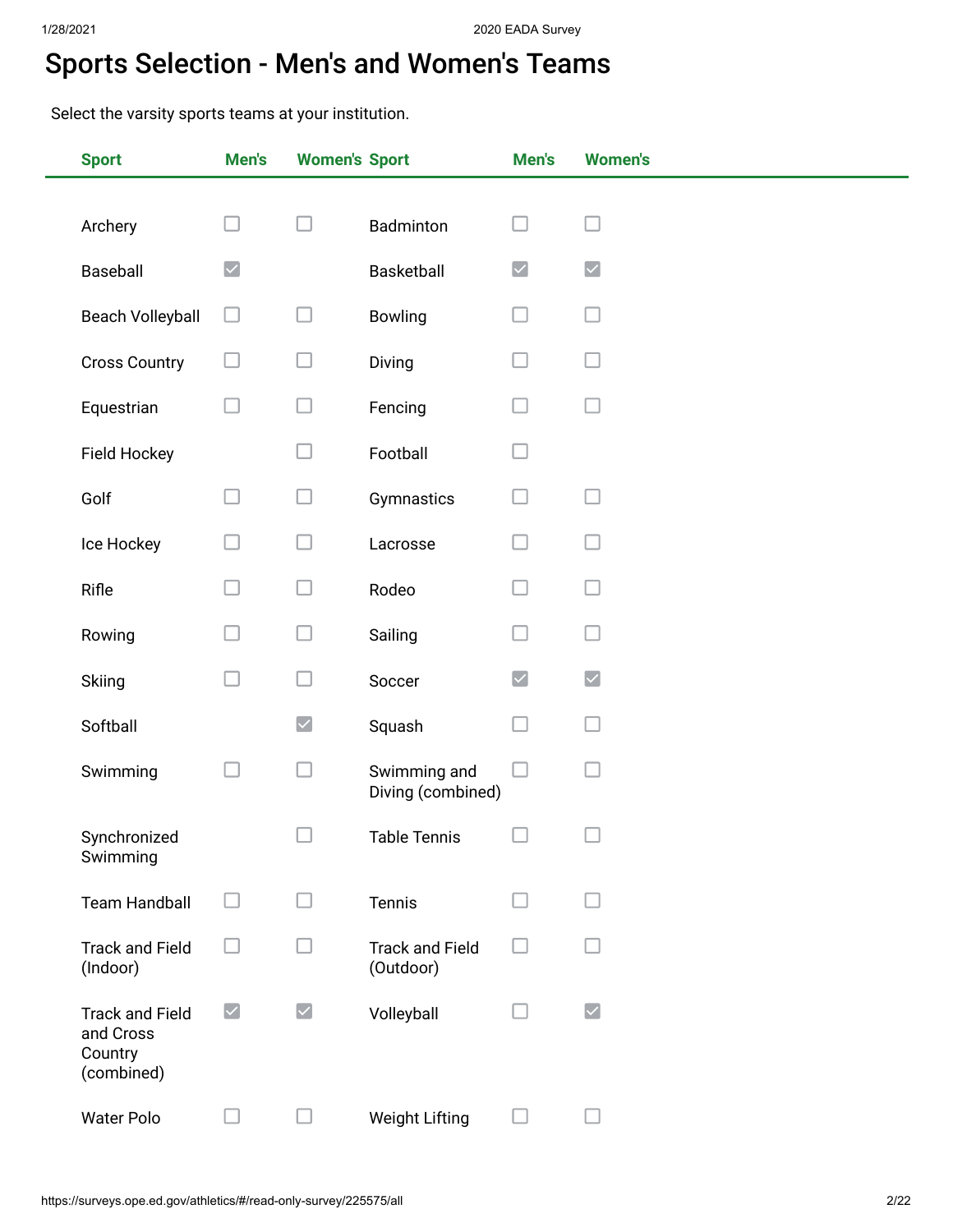| Wrestling |  |
|-----------|--|
|-----------|--|

 $\square$  Other Sports П **(Specify sports in the caveat box.)\***

#### **Caveat:**

The caveat on this screen is for internal use and does not appear on the EADA Dissemination Website (public site). If you want information to appear on the public site, enter it on the Athletic Participation screen.

**\*** If you indicated in the caveat box that your other sports are Dancing and/or Cheerleading, please specify in the caveat box that these are competitive varsity teams (i.e., not pep squads).

If you save the data on this screen, then return to the screen to make changes, note the following:

- 1) If you select an additional team remember to include associated data for that sport on subsequent screens;
- 2) If you delete a sport but have already entered associated data on other screens, all associated data for that sport will be deleted from subsequent screens. However, because the survey system has to recalculate the totals, you must re-save every screen.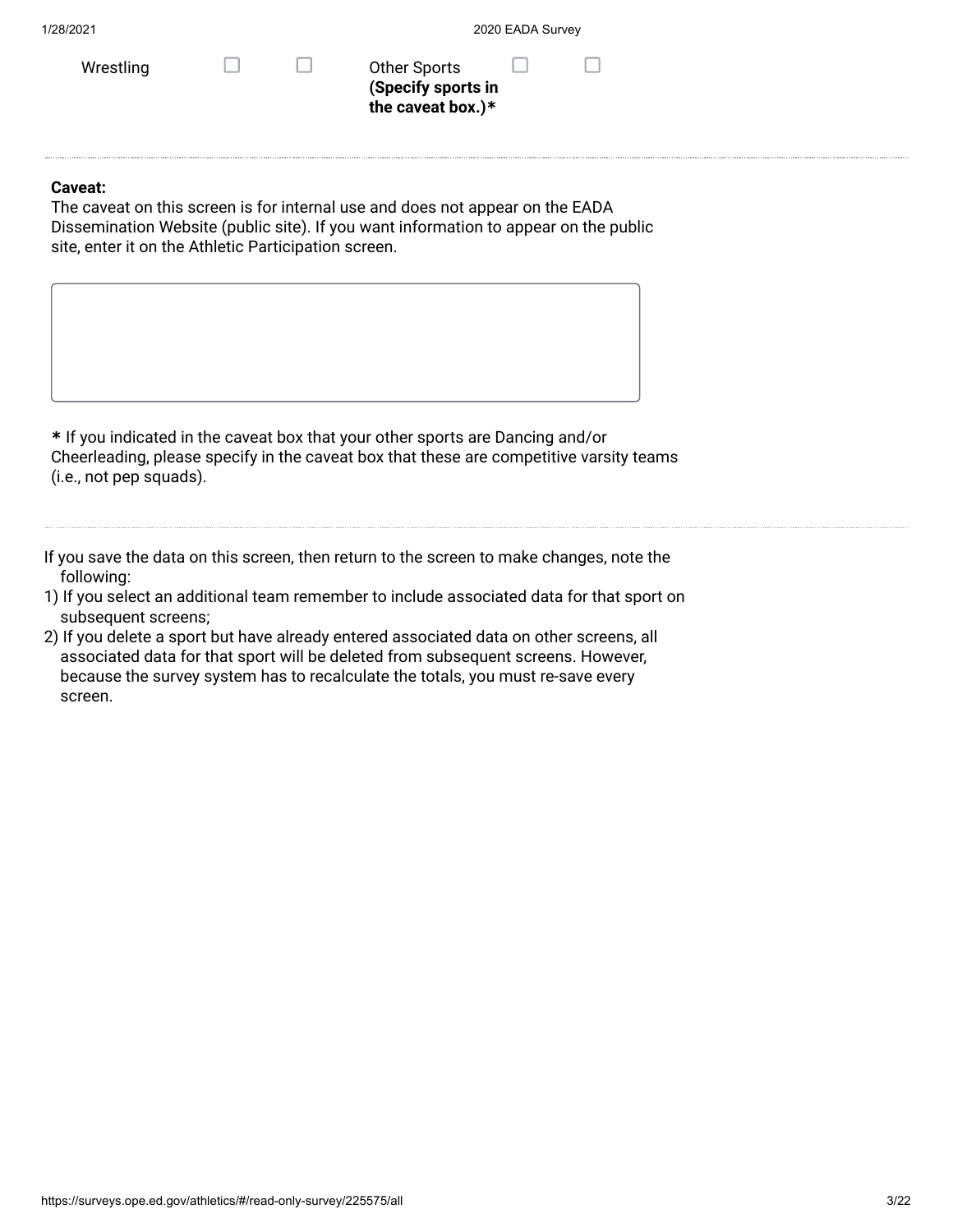# Athletics Participation - Men's and Women's Teams

Enter the number of participants as of the day of the first scheduled contest.

| <b>Varsity Teams</b>                                                                                                                                                          | <b>Men's Teams</b> | <b>Women's Teams</b> |  |
|-------------------------------------------------------------------------------------------------------------------------------------------------------------------------------|--------------------|----------------------|--|
| Baseball                                                                                                                                                                      | 35                 |                      |  |
| Basketball                                                                                                                                                                    | 13                 | 13                   |  |
| Soccer                                                                                                                                                                        | 21                 | 26                   |  |
| Softball                                                                                                                                                                      |                    | 15                   |  |
| Track and Field and Cross Country (combined)                                                                                                                                  | 28                 | 18                   |  |
| Track and Field (Indoor)                                                                                                                                                      | 14                 | 9                    |  |
| Track and Field (Outdoor)                                                                                                                                                     | 14                 | 9                    |  |
| <b>Cross Country</b>                                                                                                                                                          |                    |                      |  |
| Volleyball                                                                                                                                                                    |                    | 14                   |  |
| <b>Total Participants Men's and Women's Teams</b>                                                                                                                             | 97                 | 86                   |  |
| <b>Unduplicated Count of Participants</b><br>(This is a head count. If an individual<br>participates on more than one team, count that<br>individual only once on this line.) | 83                 | 63                   |  |

CAVEAT

(For each men's or women's team that includes opposite sex participants, specify the number of male and the number of female students on that team in this caveat box. This does not apply for coed teams. Additionally, provide any other clarifying information here.)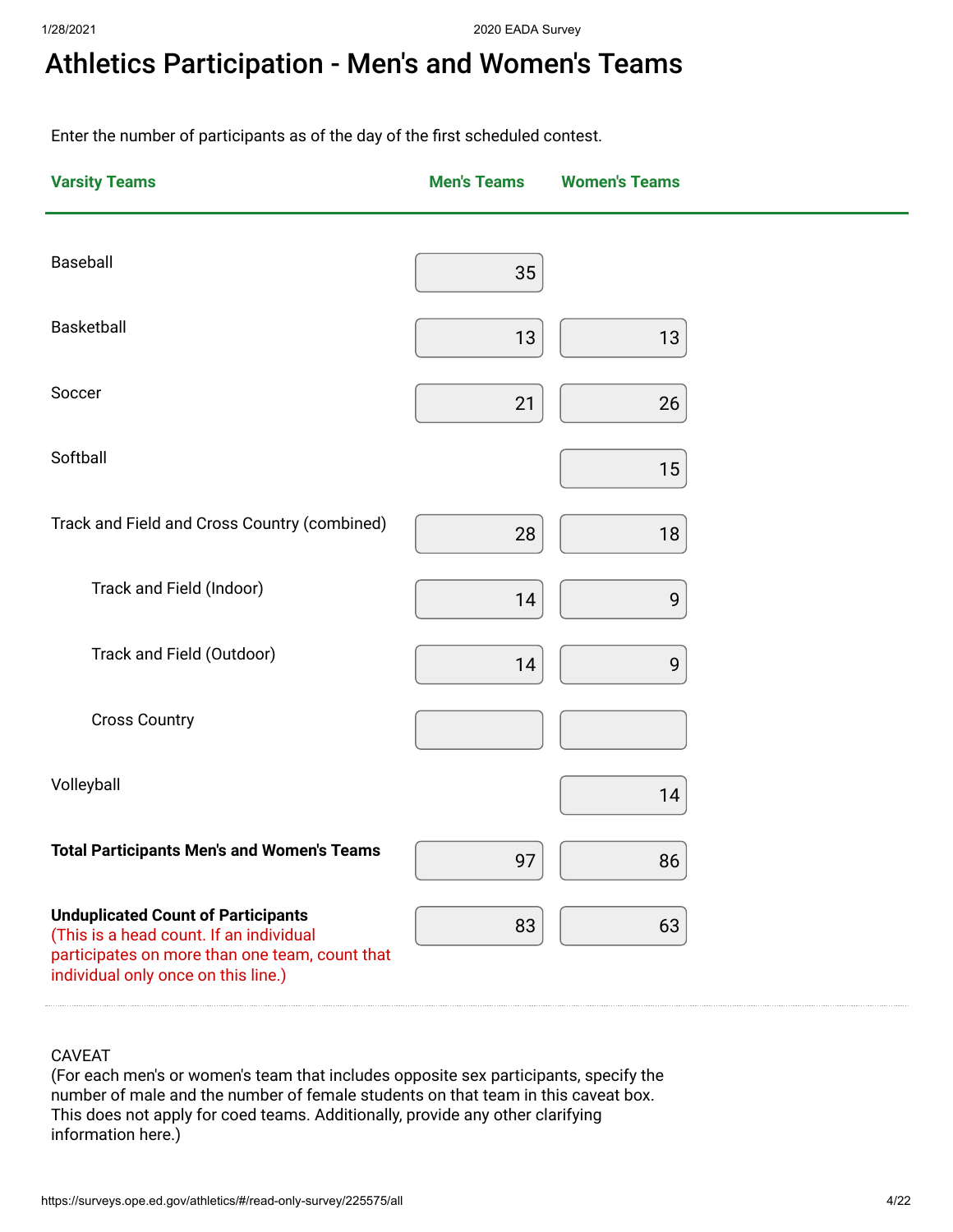If you save the data on this screen, then return to the screen to make changes, please note you must re-save every screen because the survey system has to recalculate the totals.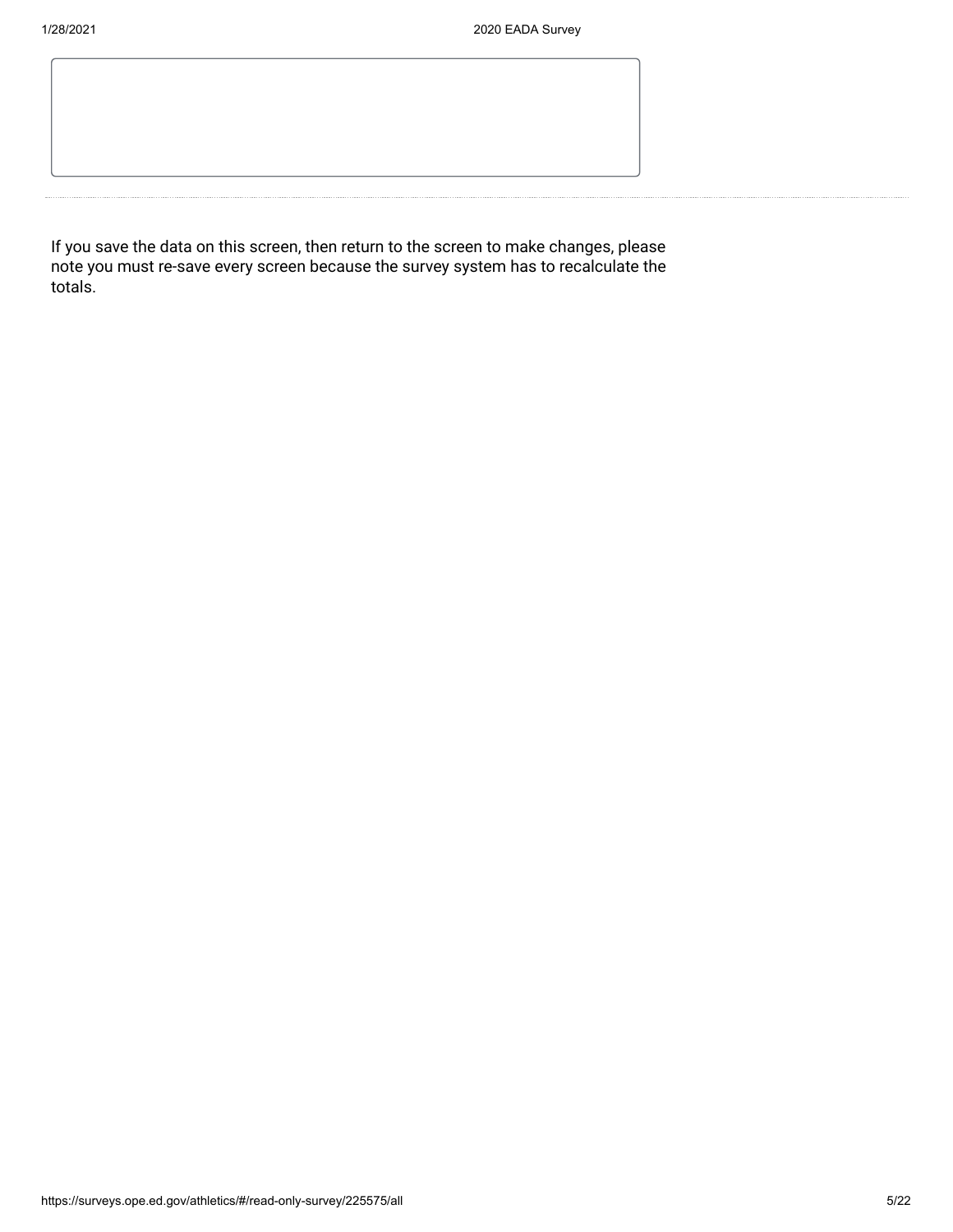#### Head Coaches - Men's Teams

For each men's team, indicate whether the head coach is male or female, was assigned to the team on a full-time or part-time basis, and whether the coach was employed by the institution on a full-time basis or on a part-time or volunteer basis, by entering a 1 in the appropriate field.

The Swimming and Diving (combined) fields allow up to 2 head coaches. The Track and Field and Cross Country (combined) fields allow up to 3.

|                                                                 |                                                                                                                                             | <b>Male Head Coaches</b>            |                                                                                               |                                         |                                                                   | <b>Female Head Coaches</b>          |                                                                                                      |                |  |
|-----------------------------------------------------------------|---------------------------------------------------------------------------------------------------------------------------------------------|-------------------------------------|-----------------------------------------------------------------------------------------------|-----------------------------------------|-------------------------------------------------------------------|-------------------------------------|------------------------------------------------------------------------------------------------------|----------------|--|
| <b>Varsity</b><br><b>Teams</b>                                  | <b>Assigned Assigned</b><br>to Team to Team<br>on a<br>on a<br>Full-<br>Part-<br><b>Time</b><br><b>Time</b><br><b>Basis</b><br><b>Basis</b> | Full-<br><b>Time</b><br>Institution | Part-<br><b>Time</b><br>Institution on a<br><b>Employee</b><br>or<br>Employee Volunteer Basis | to Team to Team<br>Full-<br><b>Time</b> | <b>Assigned Assigned</b><br>on a<br>Part-<br>Time<br><b>Basis</b> | Full-<br><b>Time</b><br>Institution | Part-<br><b>Time</b><br><b>Institution Total</b><br>Employee Head<br><b>or</b><br>Employee Volunteer | Coaches        |  |
| Baseball                                                        | 1                                                                                                                                           | 1                                   |                                                                                               |                                         |                                                                   |                                     |                                                                                                      | $\mathbf{1}$   |  |
| <b>Basketball</b>                                               | $\mathbf{1}$                                                                                                                                | $\mathbf{1}$                        |                                                                                               |                                         |                                                                   |                                     |                                                                                                      | 1              |  |
| Soccer                                                          | $\mathbf{1}$                                                                                                                                | $\mathbf{1}$                        |                                                                                               |                                         |                                                                   |                                     |                                                                                                      | $\mathbf{1}$   |  |
| <b>Track and</b><br>Field and<br>Cross<br>Country<br>(combined) | 1                                                                                                                                           | 1                                   |                                                                                               |                                         |                                                                   |                                     |                                                                                                      | 1              |  |
| Coaching<br><b>Position</b><br><b>Totals</b>                    | 4                                                                                                                                           | $\boldsymbol{0}$<br>$\overline{4}$  | $\boldsymbol{0}$                                                                              | $\boldsymbol{0}$                        | $\mathbf 0$                                                       | $\theta$                            | $\mathbf 0$                                                                                          | $\overline{4}$ |  |

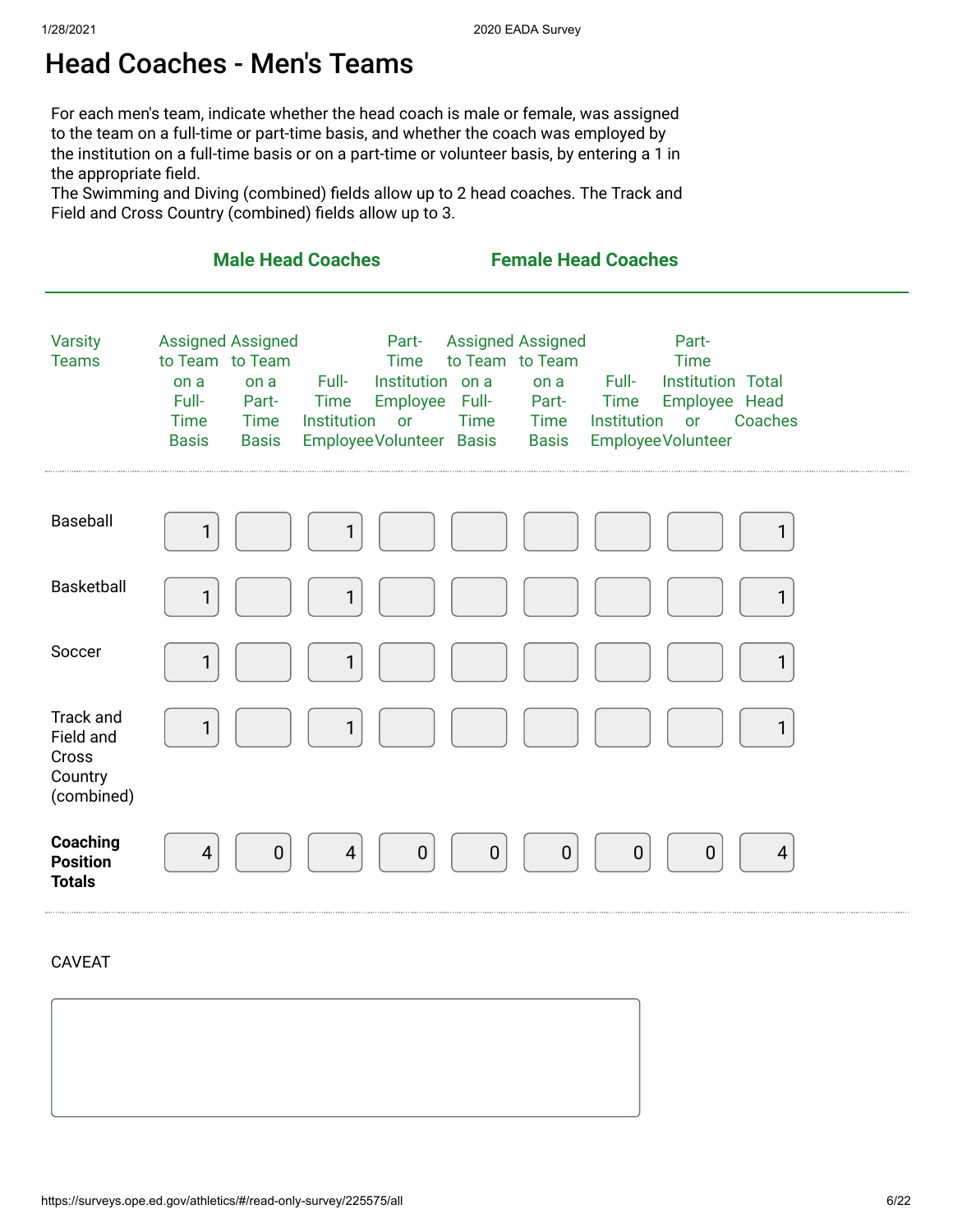#### Head Coaches - Women's Teams

For each women's team, indicate whether the head coach is male or female, was assigned to the team on a full-time or part-time basis, and whether the coach was employed by the institution on a full-time basis or on a part-time or volunteer basis, by entering a 1 in the appropriate field.

The Swimming and Diving (combined) fields allow up to 2 head coaches. The Track and Field and Cross Country (combined) fields allow up to 3.

|                                                          |                                                                                                                                             | <b>Male Head Coaches</b>                                                                                                                   | <b>Female Head Coaches</b>                                                                                          |                                                                                                                                             |              |
|----------------------------------------------------------|---------------------------------------------------------------------------------------------------------------------------------------------|--------------------------------------------------------------------------------------------------------------------------------------------|---------------------------------------------------------------------------------------------------------------------|---------------------------------------------------------------------------------------------------------------------------------------------|--------------|
| <b>Varsity</b><br><b>Teams</b>                           | <b>Assigned Assigned</b><br>to Team to Team<br>on a<br>on a<br>Full-<br>Part-<br><b>Time</b><br><b>Time</b><br><b>Basis</b><br><b>Basis</b> | Part-<br><b>Time</b><br>Full-<br>Institution on a<br><b>Time</b><br><b>Employee</b><br><b>Institution</b><br>or<br>EmployeeVolunteer Basis | <b>Assigned Assigned</b><br>to Team to Team<br>on a<br>Full-<br>Part-<br><b>Time</b><br><b>Time</b><br><b>Basis</b> | Part-<br><b>Time</b><br>Full-<br><b>Institution Total</b><br>Time<br>Employee Head<br><b>Institution</b><br><b>or</b><br>Employee Volunteer | Coaches      |
| <b>Basketball</b>                                        | 1                                                                                                                                           | 1                                                                                                                                          |                                                                                                                     |                                                                                                                                             | 1            |
| Soccer                                                   | 1                                                                                                                                           | 1                                                                                                                                          |                                                                                                                     |                                                                                                                                             | $\mathbf{1}$ |
| Softball                                                 |                                                                                                                                             |                                                                                                                                            | 1                                                                                                                   | 1                                                                                                                                           |              |
| Track and<br>Field and<br>Cross<br>Country<br>(combined) | 1                                                                                                                                           | 1                                                                                                                                          |                                                                                                                     |                                                                                                                                             | 1            |
| Volleyball                                               | 1                                                                                                                                           | 1                                                                                                                                          |                                                                                                                     |                                                                                                                                             | 1            |
| Coaching<br><b>Position</b><br><b>Totals</b>             | 3<br>1                                                                                                                                      | 3<br>$\mathbf{1}$                                                                                                                          | $\overline{0}$<br>1                                                                                                 | 1<br>$\mathbf 0$                                                                                                                            | 5            |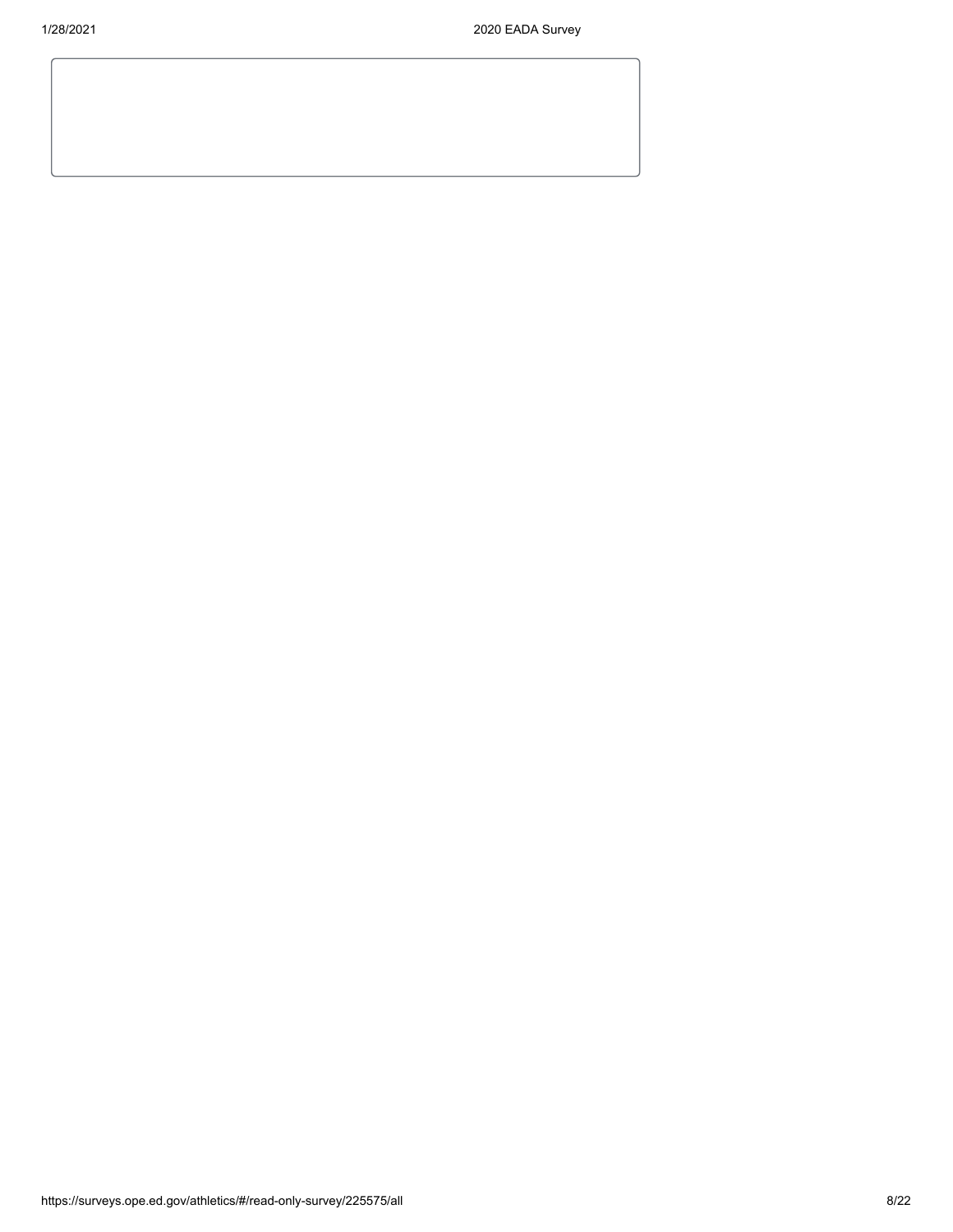# Head Coaches' Salaries - Men's and Women's Teams

Enter only salaries and bonuses that your institution pays head coaches as compensation for coaching. Do not include benefits on this screen. Do not include volunteer coaches in calculating the average salary and the Full-Time Equivalent (FTE) Total.

For help calculating the FTE total click on the Instructions link on this screen.

| <b>Men's Teams Women's</b> | Teams |
|----------------------------|-------|
|                            |       |

| Average Annual Institutional Salary per Head Coaching<br>Position<br>(for coaching duties only)                      | 22,736<br>33,666 |
|----------------------------------------------------------------------------------------------------------------------|------------------|
| Number of Head Coaching Positions Used to Calculate                                                                  | 5                |
| the Average                                                                                                          | 4                |
| Number of Volunteer Head Coaching Positions<br>(Do not include these coaches in your salary or FTE<br>calculations.) | 0                |
| Average Annual Institutional Salary per Full-time                                                                    | 25,262           |
| equivalent (FTE)                                                                                                     | 33,666           |
| Sum of Full-Time Equivalent (FTE) Positions Used to                                                                  | 4.00             |
| <b>Calculate the Average</b>                                                                                         | 4.50             |

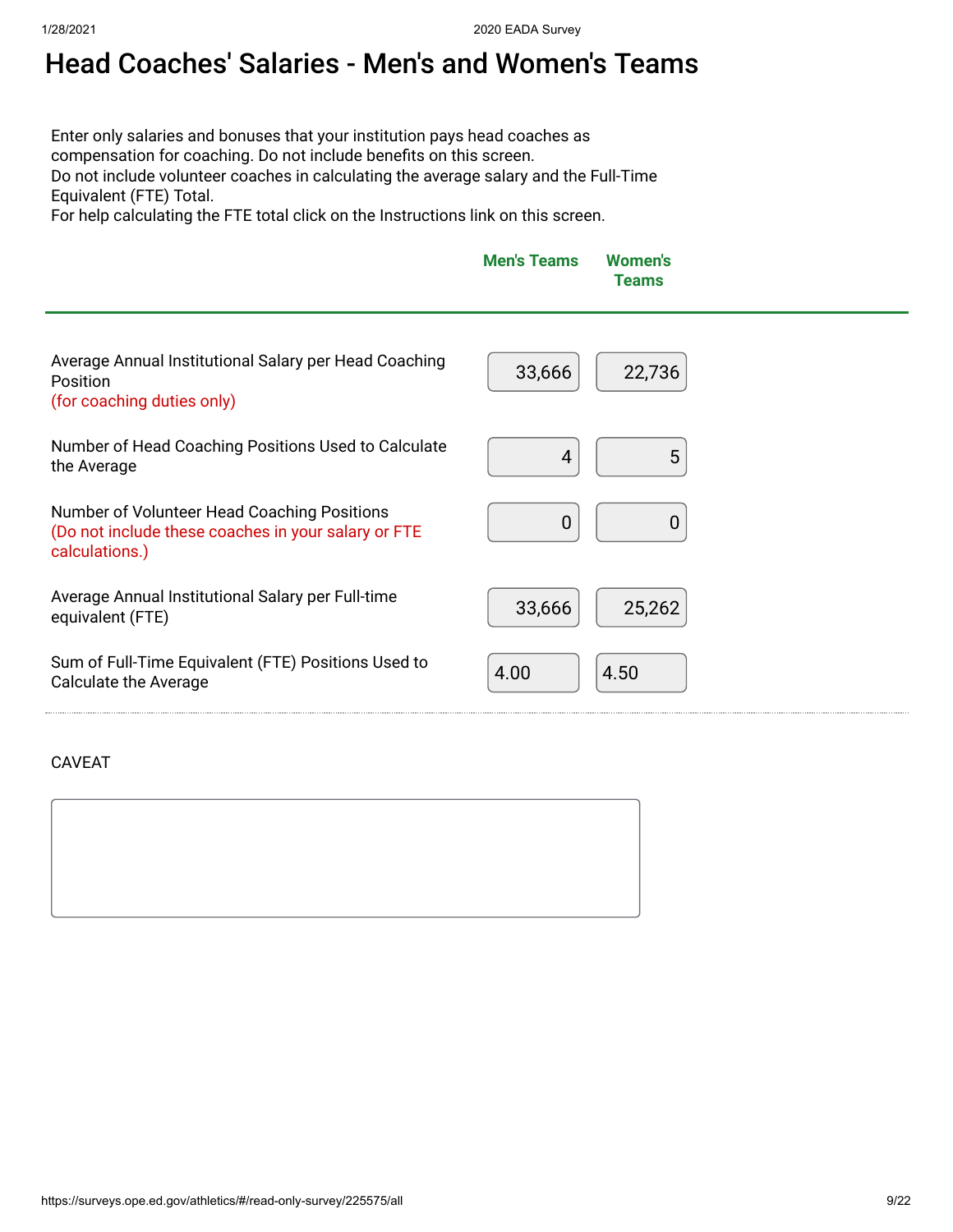#### Assistant Coaches - Men's Teams

For each men's team, indicate whether the assistant coach is male or female, was assigned to the team on a full-time or part-time basis, and whether the coach was employed by the institution on a full-time basis or on a part-time or volunteer basis, by entering a 1 in the appropriate field.

|                                                          | <b>Male Assistant Coaches</b>                                                                                                                                      |                                                                                                                                                    | <b>Female Assistant Coaches</b>                                                                                                                |                                             |
|----------------------------------------------------------|--------------------------------------------------------------------------------------------------------------------------------------------------------------------|----------------------------------------------------------------------------------------------------------------------------------------------------|------------------------------------------------------------------------------------------------------------------------------------------------|---------------------------------------------|
| <b>Varsity</b><br><b>Teams</b>                           | <b>Assigned Assigned</b><br>to Team to Team<br>on a<br>on a<br>Full-<br>Part-<br>Time Institution<br><b>Time</b><br><b>Basis EmployeeVolunteer</b><br><b>Basis</b> | Part- Assigned Assigned<br>Time to Team to Team<br>Full- Institution<br>on a<br>Full-<br>Time Employee<br><b>Time</b><br><b>or</b><br><b>Basis</b> | Part-<br><b>Time</b><br>Full- Institution<br>on a<br>Time Employee<br>Part-<br>Time Institution<br><b>or</b><br><b>Basis EmployeeVolunteer</b> | <b>Total</b><br><b>Assistant</b><br>Coaches |
| Baseball                                                 | 1                                                                                                                                                                  | 1                                                                                                                                                  |                                                                                                                                                | 1                                           |
| <b>Basketball</b>                                        | $\overline{2}$                                                                                                                                                     | $\overline{2}$                                                                                                                                     |                                                                                                                                                | $\overline{2}$                              |
| Soccer                                                   | 1                                                                                                                                                                  | $\mathbf{1}$                                                                                                                                       |                                                                                                                                                | 1                                           |
| Track and<br>Field and<br>Cross<br>Country<br>(combined) | $\overline{\mathbf{4}}$                                                                                                                                            | $\overline{4}$                                                                                                                                     |                                                                                                                                                | $\overline{4}$                              |
| Coaching<br>Position<br><b>Totals</b>                    | 8<br>$\pmb{0}$<br>$\boldsymbol{0}$                                                                                                                                 | 8<br>$\boldsymbol{0}$                                                                                                                              | $\boldsymbol{0}$<br>$\theta$<br>$\boldsymbol{0}$                                                                                               | 8                                           |
| <b>CAVEAT</b>                                            |                                                                                                                                                                    |                                                                                                                                                    |                                                                                                                                                |                                             |
|                                                          |                                                                                                                                                                    |                                                                                                                                                    |                                                                                                                                                |                                             |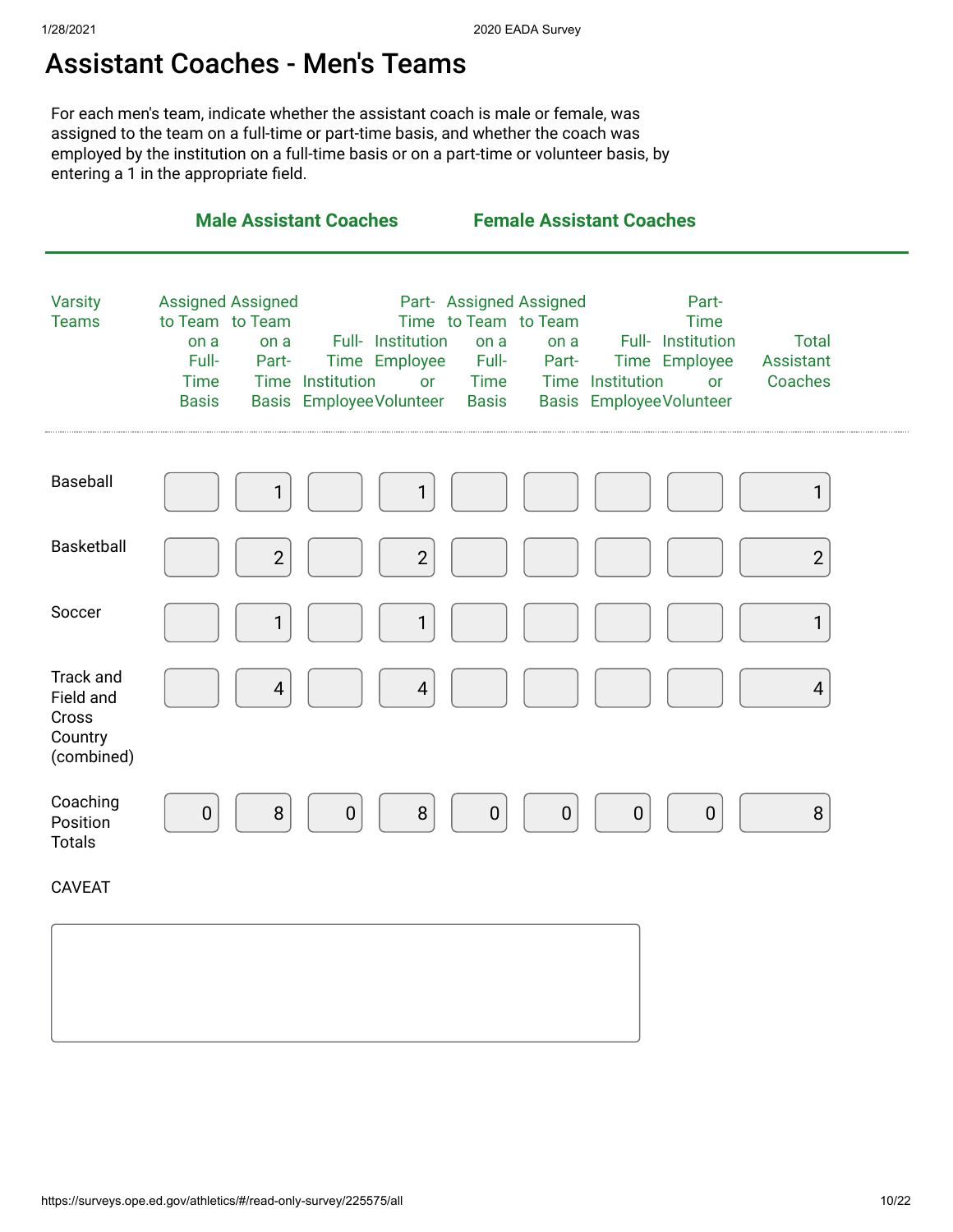#### Assistant Coaches - Women's Teams

For each women's team, indicate whether the assistant coach is male or female, was assigned to the team on a full-time or part-time basis, and whether the coach was employed by the institution on a full-time basis or on a part-time or volunteer basis, by entering a 1 in the appropriate field.

|                                                          | <b>Male Assistant Coaches</b>                                                                                                                                                                                  | <b>Female Assistant Coaches</b>                                                                                                                                                                                                                                             |  |
|----------------------------------------------------------|----------------------------------------------------------------------------------------------------------------------------------------------------------------------------------------------------------------|-----------------------------------------------------------------------------------------------------------------------------------------------------------------------------------------------------------------------------------------------------------------------------|--|
| <b>Varsity</b><br><b>Teams</b>                           | <b>Assigned Assigned</b><br>to Team to Team<br>Full- Institution<br>on a<br>on a<br>Full-<br>Time Employee<br>Part-<br><b>Time</b><br>Time Institution<br>or<br><b>Basis EmployeeVolunteer</b><br><b>Basis</b> | Part- Assigned Assigned<br>Part-<br>Time to Team to Team<br><b>Time</b><br>Full- Institution<br><b>Total</b><br>on a<br>on a<br>Full-<br>Time Employee<br>Assistant<br>Part-<br>Coaches<br>Time<br>Time Institution<br>or<br><b>Basis EmployeeVolunteer</b><br><b>Basis</b> |  |
| Basketball                                               | 1<br>1                                                                                                                                                                                                         | $\mathbf{1}$                                                                                                                                                                                                                                                                |  |
| Soccer                                                   | $\overline{2}$<br>$\mathbf{1}$<br>$\mathbf{1}$                                                                                                                                                                 | $\overline{2}$                                                                                                                                                                                                                                                              |  |
| Softball                                                 | 1<br>$\mathbf{1}$                                                                                                                                                                                              | $\mathbf{1}$                                                                                                                                                                                                                                                                |  |
| Track and<br>Field and<br>Cross<br>Country<br>(combined) |                                                                                                                                                                                                                | $\pmb{0}$                                                                                                                                                                                                                                                                   |  |
| Volleyball                                               |                                                                                                                                                                                                                | $\overline{2}$<br>$\mathbf{2}$<br>$\mathbf{2}$                                                                                                                                                                                                                              |  |
| Coaching<br>Position<br>Totals                           | 3<br>4<br>1<br>$\boldsymbol{0}$                                                                                                                                                                                | $\overline{2}$<br>$\overline{2}$<br>6<br>$\mathbf 0$<br>$\boldsymbol{0}$                                                                                                                                                                                                    |  |
| <b>CAVEAT</b>                                            |                                                                                                                                                                                                                |                                                                                                                                                                                                                                                                             |  |
|                                                          |                                                                                                                                                                                                                |                                                                                                                                                                                                                                                                             |  |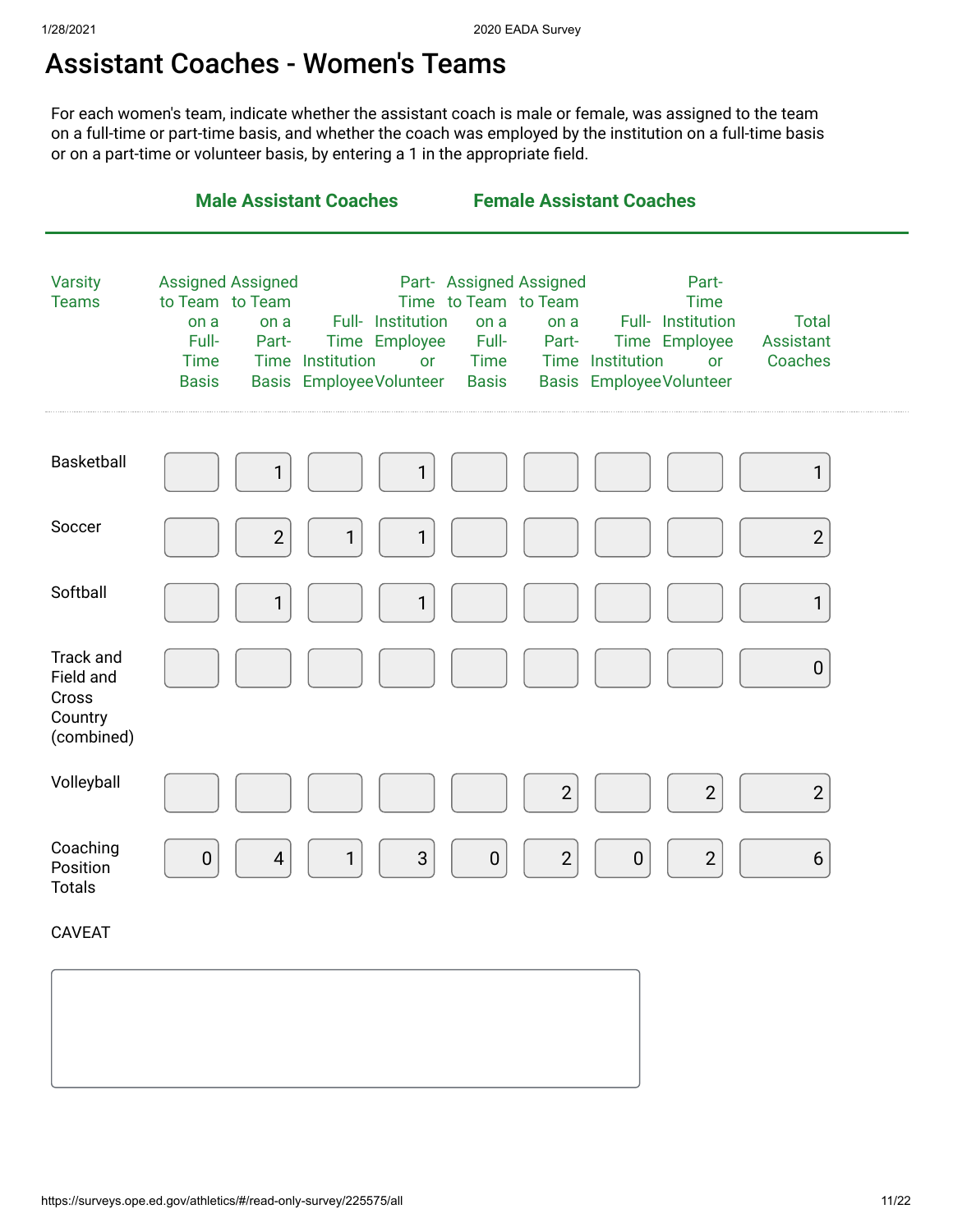# Assistant Coaches' Salaries - Men's and Women's Teams

Enter only salaries and bonuses that your institution pays assistant coaches as compensation for coaching. Do not include benefits on this screen. Do not include volunteer coaches in calculating the average salary and the Full-Time Equivalent (FTE) Total.

For help calculating the FTE total click on the Instructions link on this screen.

|                                                                                                                           | <b>Men's Teams</b> | <b>Women's</b><br><b>Teams</b> |
|---------------------------------------------------------------------------------------------------------------------------|--------------------|--------------------------------|
| Average Annual Institutional Salary per Assistant<br><b>Coaching Position</b><br>(for coaching duties only)               | 0                  | 10,530                         |
| Number of Assistant Coaching Positions Used to<br><b>Calculate the Average</b>                                            | 0                  |                                |
| Number of Volunteer Assistant Coaching Positions<br>(Do not include these coaches in your salary or FTE<br>calculations.) | 8                  | 5                              |
| Average Annual Institutional Salary per Full-time<br>equivalent (FTE)                                                     |                    | 21,060                         |
| Sum of Full-Time Equivalent (FTE) Positions Used to<br><b>Calculate the Average</b>                                       | 0.00               | 0.50                           |
|                                                                                                                           |                    |                                |

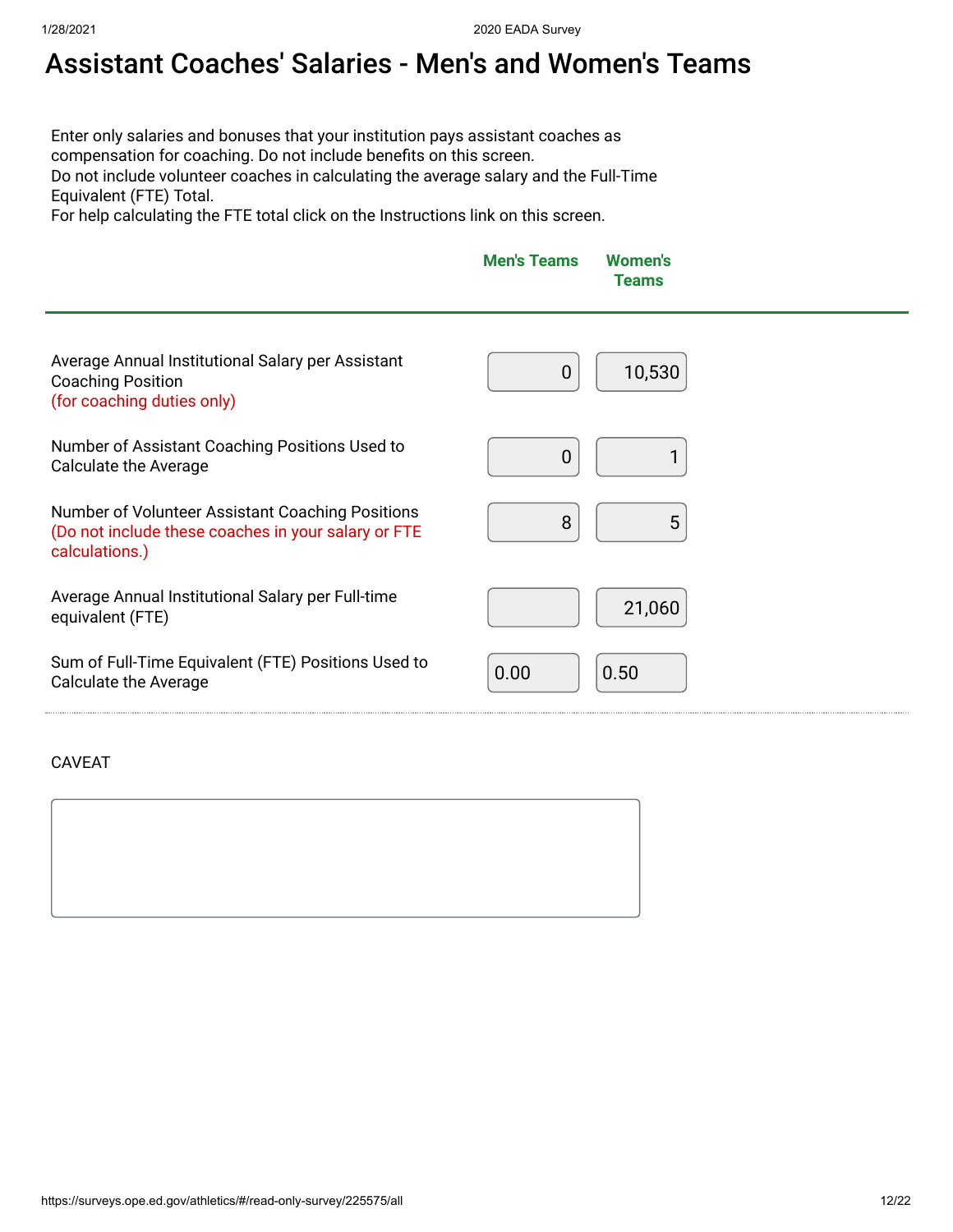## Athletically Related Student Aid - Men's and Women's Teams

Athletically related student aid is any scholarship, grant, or other form of financial assistance, offered by an institution, the terms of which require the recipient to participate in a program of intercollegiate athletics at the institution. Other student aid, of which a student-athlete simply happens to be the recipient, is not athletically related student aid. If you do not have any aid to report, enter a 0.



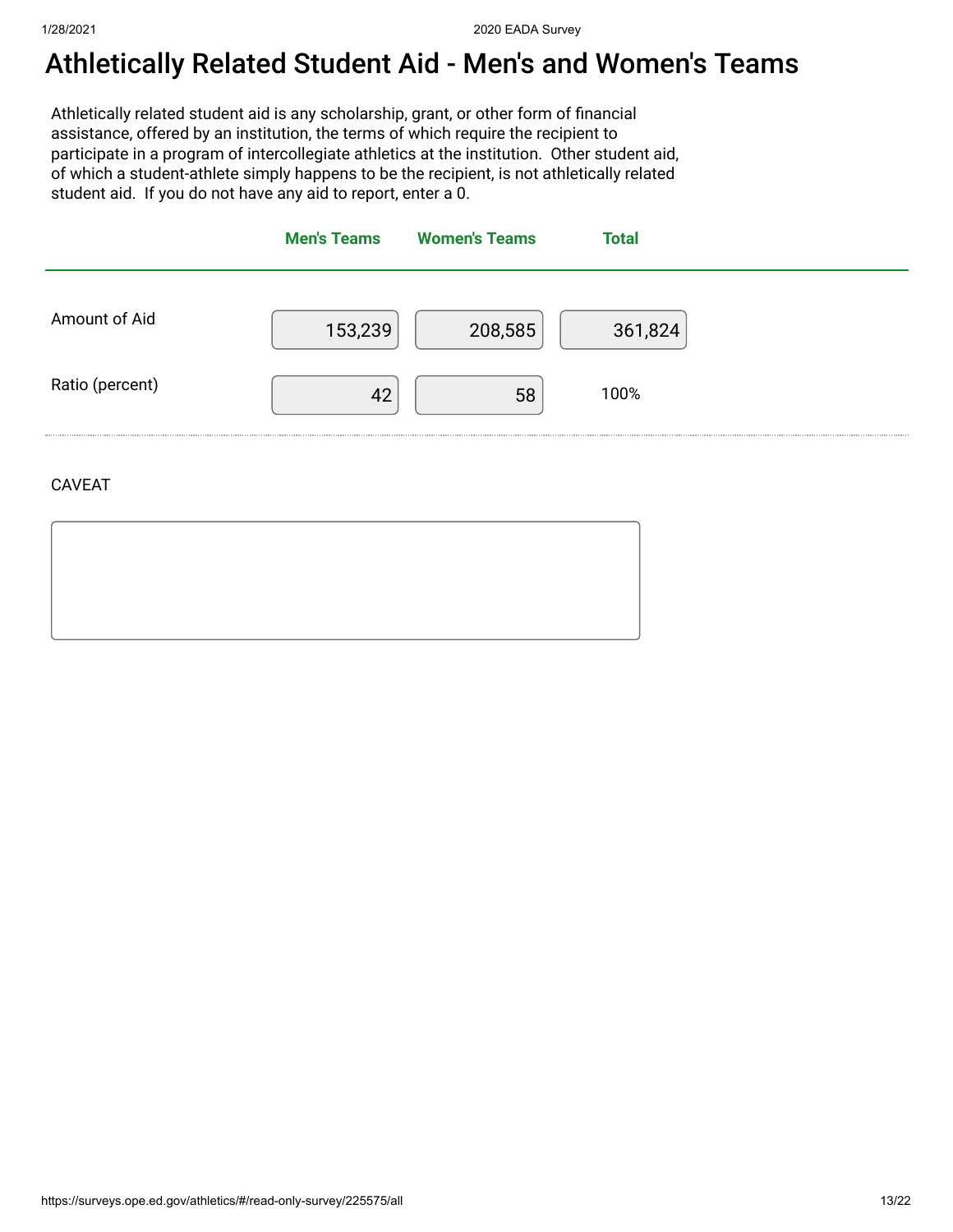## Recruiting Expenses - Men's and Women's Teams

Recruiting expenses are all expenses an institution incurs attributable to recruiting activities. This includes, but is not limited to, expenses for lodging, meals, telephone use, and transportation (including vehicles used for recruiting purposes) for both recruits and personnel engaged in recruiting, and other expenses for official and unofficial visits, and all other expenses related to recruiting. If you do not have any recruiting expenses to report, enter a 0.

|               |     | <b>Men's Teams</b> Women's Teams | <b>Total</b> |  |
|---------------|-----|----------------------------------|--------------|--|
| Total         | 101 | 101                              | 202          |  |
| <b>CAVEAT</b> |     |                                  |              |  |
|               |     |                                  |              |  |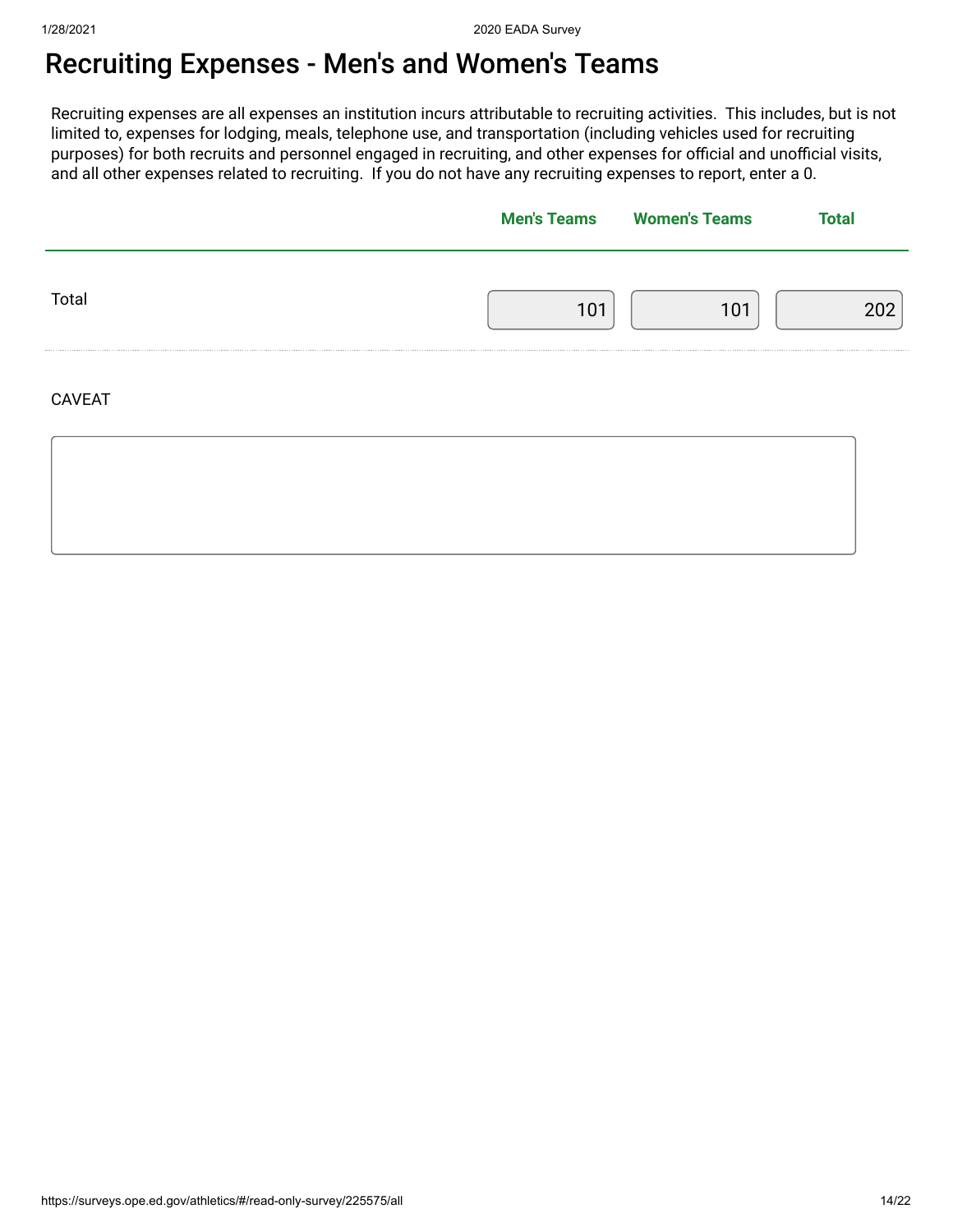## Operating (Game-Day) Expenses - Men's and Women's Teams by Team

Operating expenses are all expenses an institution incurs attributable to home, away, and neutral-site intercollegiate athletic contests (commonly known as "game-day expenses"), for (A) Lodging, meals, transportation, uniforms, and equipment for coaches, team members, support staff (including, but not limited to team managers and trainers), and others; and (B) Officials.

For a sport with a men's team and a women's team that have a combined budget, click [here](https://surveys.ope.ed.gov/athletics2k20/wwwroot/documents/inst_1.pdf) for special instructions. Report actual numbers, not budgeted or estimated numbers. Please do not round beyond the next dollar.

|                                                                                                    |              | <b>Men's Teams</b>                                 |                |              | <b>Women's Teams</b>                               |                |                                                     |
|----------------------------------------------------------------------------------------------------|--------------|----------------------------------------------------|----------------|--------------|----------------------------------------------------|----------------|-----------------------------------------------------|
| <b>Varsity</b><br><b>Teams</b>                                                                     | Participants | Operating<br><b>Expenses</b><br>per<br>Participant | <b>By Team</b> | Participants | Operating<br><b>Expenses</b><br>per<br>Participant | <b>By Team</b> | <b>Total</b><br><b>Operating</b><br><b>Expenses</b> |
| Basketball                                                                                         | 13           | 4,908                                              | 63,807         | 13           | 3,851                                              | 50,057         | 113,864                                             |
| Baseball                                                                                           | 35           | 1,919                                              | 67,155         |              |                                                    |                | 67,155                                              |
| Soccer                                                                                             | 21           | 1,434                                              | 30,108         | 26           | 1,295                                              | 33,681         | 63,789                                              |
| Softball                                                                                           |              |                                                    |                | 15           | 1,737                                              | 26,056         | 26,056                                              |
| <b>Track and</b><br>Field and<br>Cross<br>Country<br>(combined)                                    | 28           | 536                                                | 14,999         | 18           | 833                                                | 14,999         | 29,998                                              |
| Volleyball                                                                                         |              |                                                    |                | 14           | 3,073                                              | 43,015         | 43,015                                              |
| <b>Total</b><br><b>Operating</b><br><b>Expenses</b><br>Men's and<br><b>Women's</b><br><b>Teams</b> | 97           |                                                    | 176,069        | 86           |                                                    | 167,808        | 343,877                                             |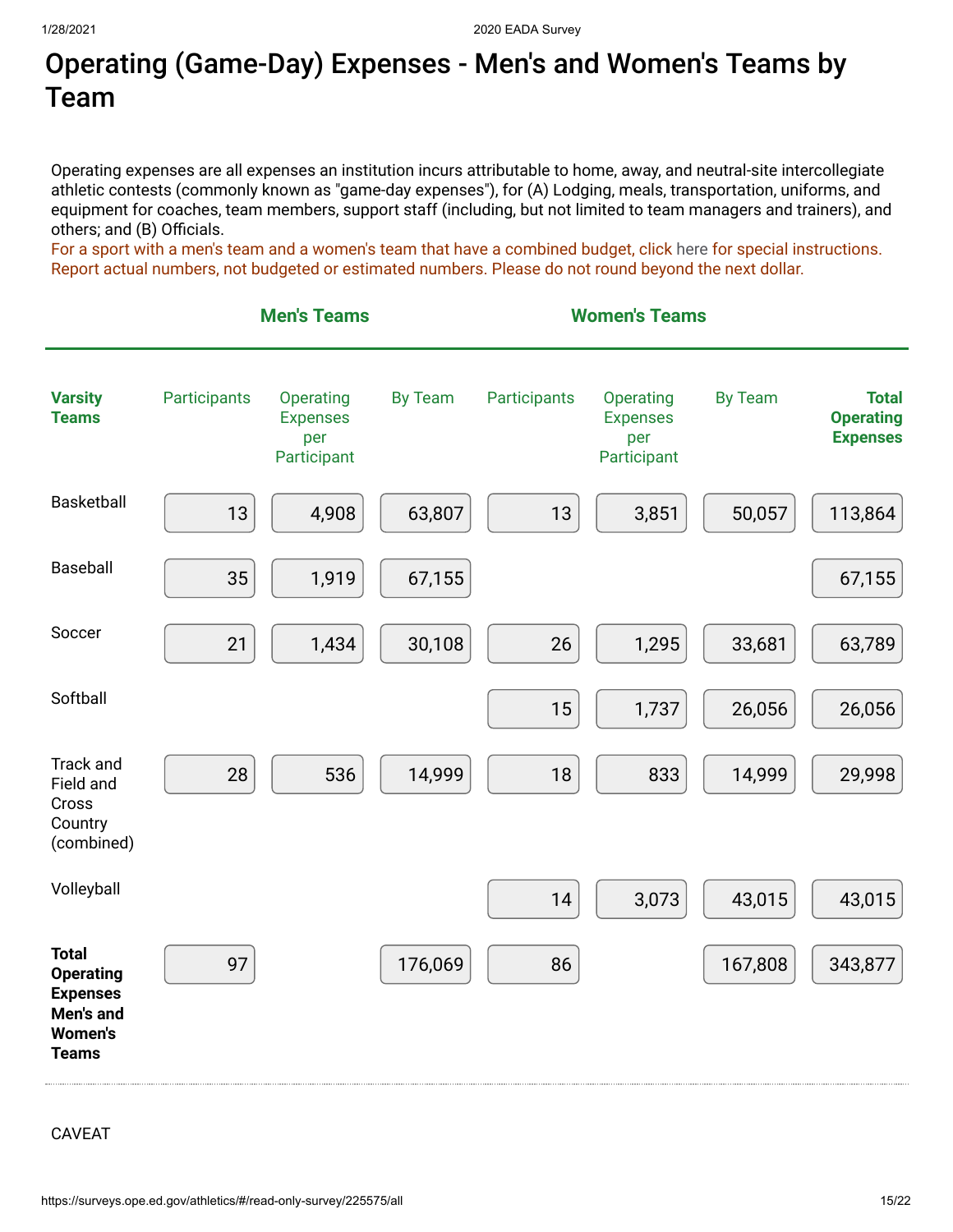**Note: This screen is for game-day expenses only.**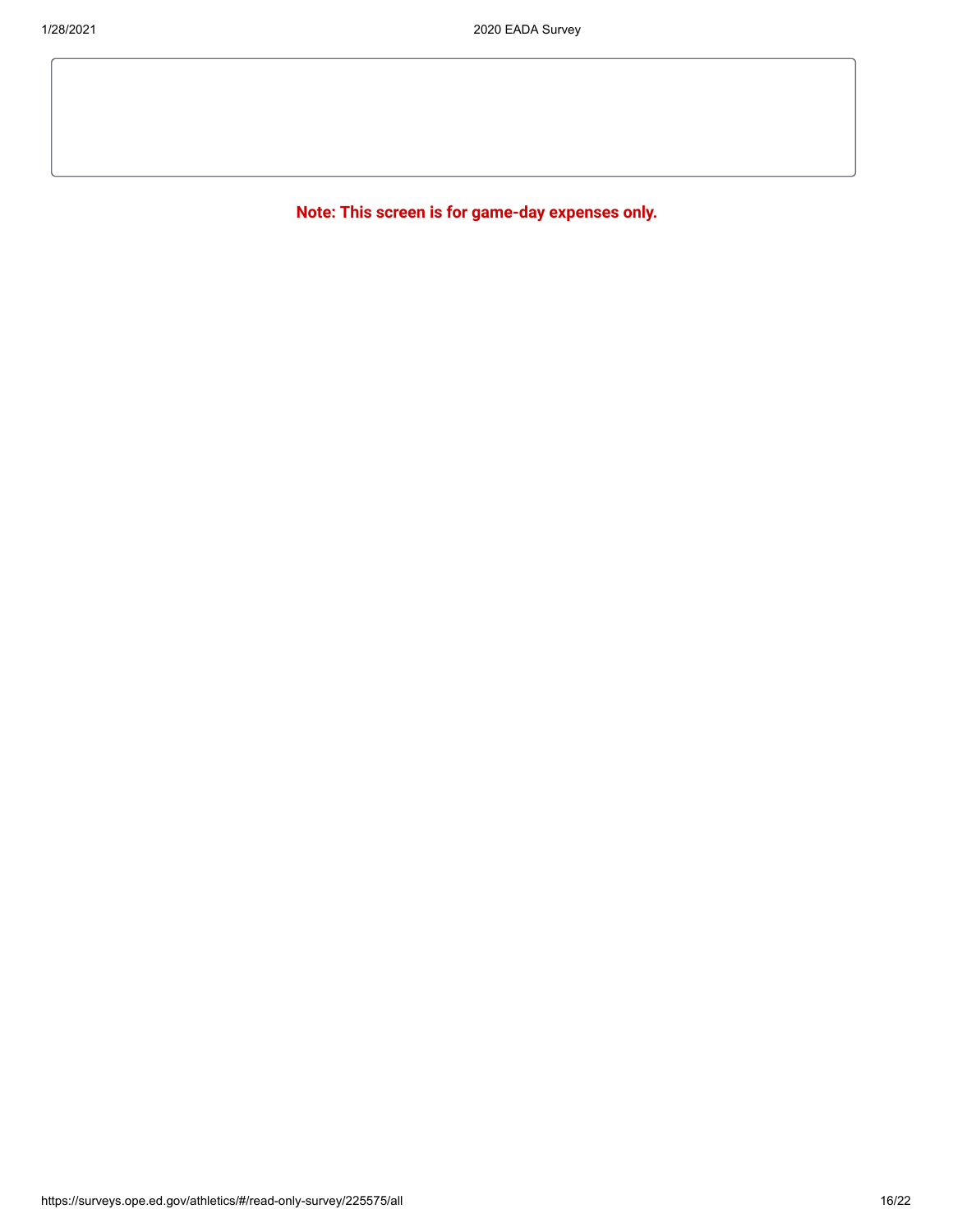#### Total Expenses - Men's and Women's Teams

Enter all expenses attributable to intercollegiate athletic activities. This includes appearance guarantees and options, athletically related student aid, contract services, equipment, fundraising activities, operating expenses, promotional activities, recruiting expenses, salaries and benefits, supplies, travel, and any other expenses attributable to intercollegiate athletic activities.

Report actual numbers, not budgeted or estimated numbers. Please do not round beyond the next dollar.

| <b>Varsity Teams</b>                                                                         | <b>Men's Teams</b> | <b>Women's Teams</b> | <b>Total</b> |  |
|----------------------------------------------------------------------------------------------|--------------------|----------------------|--------------|--|
| <b>Basketball</b>                                                                            |                    |                      |              |  |
|                                                                                              | 151,651            | 145,634              | 297,285      |  |
| Baseball                                                                                     | 130,583            |                      | 130,583      |  |
| Soccer                                                                                       | 117,551            | 105,489              | 223,040      |  |
| Softball                                                                                     |                    | 114,626              | 114,626      |  |
| Track and Field and Cross Country (combined)                                                 | 96,082             | 97,082               | 193,164      |  |
| Volleyball                                                                                   |                    | 122,423              | 122,423      |  |
| Total Expenses of all Sports, Except Football and<br><b>Basketball, Combined</b>             | 344,216            | 439,620              | 783,836      |  |
| Total Expenses Men's and Women's Teams                                                       | 495,867            | 585,254              | 1,081,121    |  |
| Not Allocated by Gender/Sport (Expenses not attributable<br>to a particular sport or sports) |                    |                      | 288,309      |  |
| <b>Grand Total Expenses</b>                                                                  |                    |                      | 1,369,430    |  |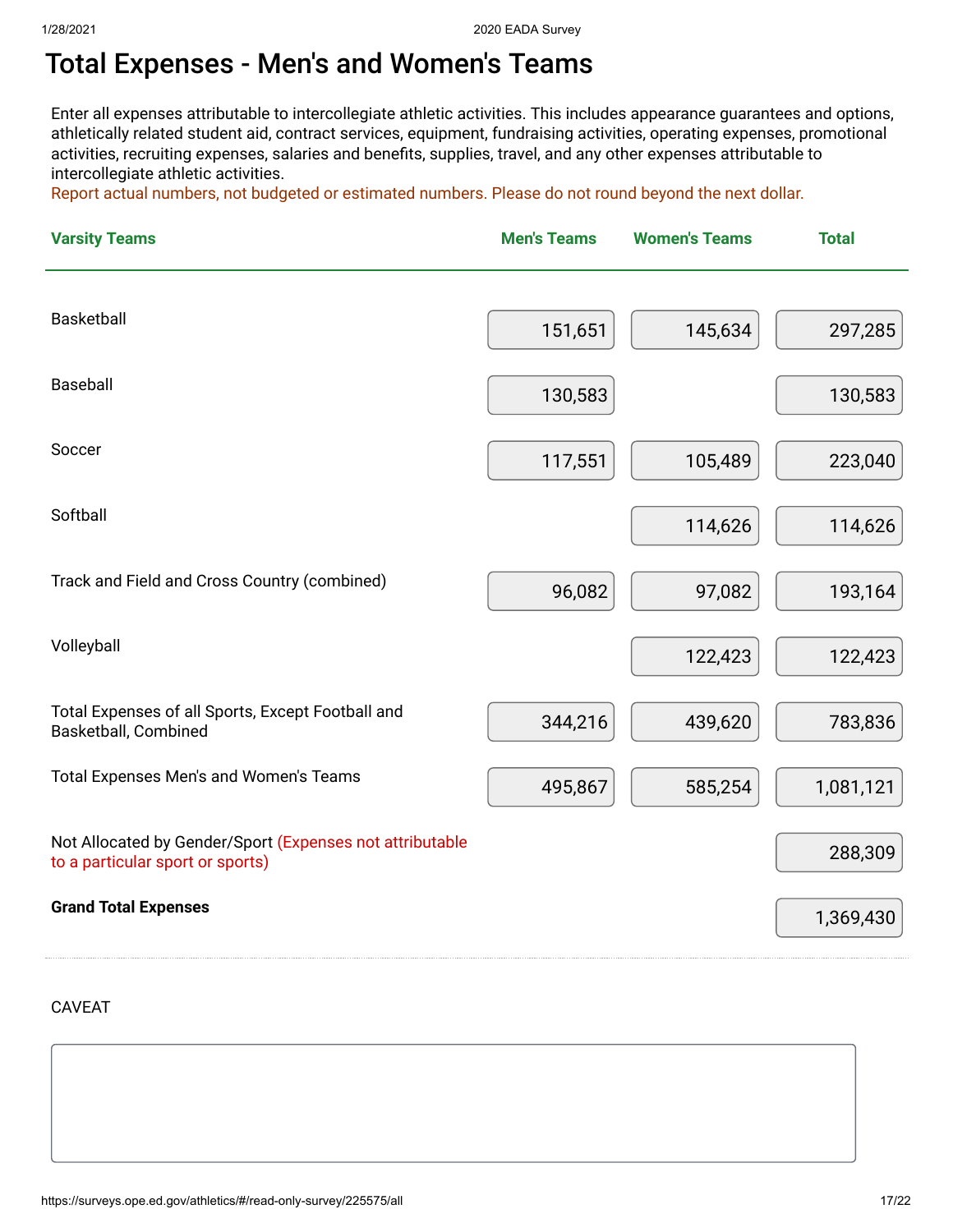#### Total Revenues - Men's and Women's Teams

Your total revenues must cover your total expenses.

Enter all revenues attributable to intercollegiate athletic activities. This includes revenues from appearance guarantees and options, an athletic conference, tournament or bowl games, concessions, contributions from alumni and others, institutional support, program advertising and sales, radio and television, royalties, signage and other sponsorships, sport camps, state or other government support, student activity fees, ticket and luxury box sales, and any other revenues attributable to intercollegiate athletic activities.

Report actual numbers, not budgeted or estimated numbers. Please do not round beyond the next dollar.

| <b>Varsity Teams</b>                                                                         | <b>Men's Teams</b> | <b>Women's Teams</b> | <b>Total</b> |
|----------------------------------------------------------------------------------------------|--------------------|----------------------|--------------|
| Basketball                                                                                   | 151,651            | 145,634              | 297,285      |
| Baseball                                                                                     | 130,583            |                      | 130,583      |
| Soccer                                                                                       | 117,551            | 105,489              | 223,040      |
| Softball                                                                                     |                    | 114,626              | 114,626      |
| Track and Field and Cross Country (combined)                                                 | 96,082             | 97,082               | 193,164      |
| Volleyball                                                                                   |                    | 122,423              | 122,423      |
| Total Revenues of all Sports, Except Football and<br>Basketball, Combined                    | 344,216            | 439,620              | 783,836      |
| Total Revenues Men's and Women's Teams                                                       | 495,867            | 585,254              | 1,081,121    |
| Not Allocated by Gender/Sport (Revenues not attributable<br>to a particular sport or sports) |                    |                      | 288,309      |
| Grand Total for all Teams (includes by team and not<br>allocated by gender/sport)            |                    |                      | 1,369,430    |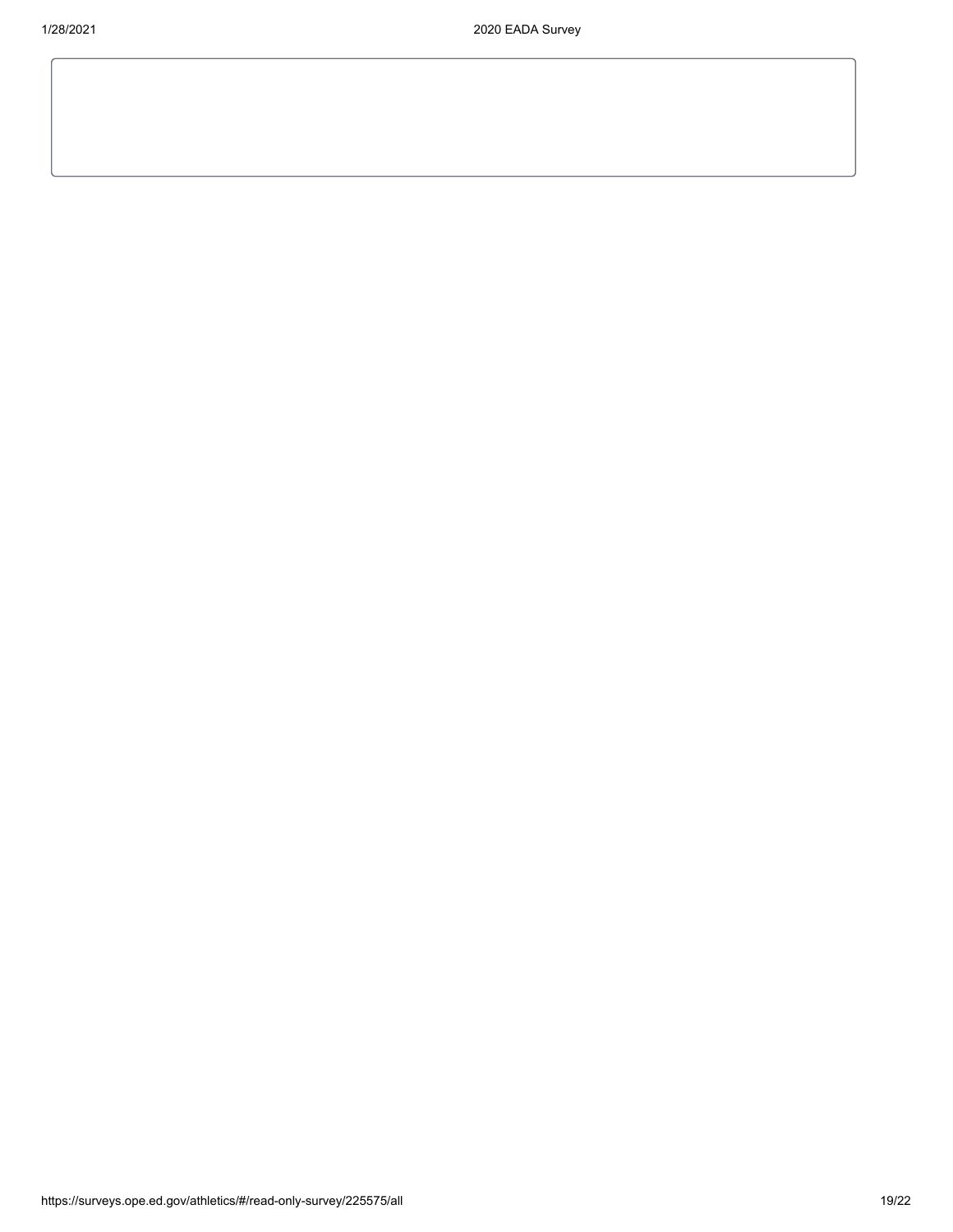### Summary - Men's and Women's Teams

#### **Your Grand Total Revenues must be equal to or greater than your Grand Total Expenses or you will not be able to lock your survey.**

|                |                                                                            | <b>Men's Teams</b> | <b>Women's</b><br><b>Teams</b> | <b>Total</b> |  |
|----------------|----------------------------------------------------------------------------|--------------------|--------------------------------|--------------|--|
| 1              | <b>Total of Head Coaches' Salaries</b>                                     | 134,664            | 113,680                        | 248,344      |  |
| $\overline{2}$ | <b>Total of Assistant Coaches' Salaries</b>                                | $\pmb{0}$          | 10,530                         | 10,530       |  |
| 3              | Total Salaries (Lines 1+2)                                                 | 134,664            | 124,210                        | 258,874      |  |
| 4              | <b>Athletically Related Student Aid</b>                                    | 153,239            | 208,585                        | 361,824      |  |
| 5              | <b>Recruiting Expenses</b>                                                 | 101                | 101                            | 202          |  |
| 6              | Operating (Game-Day) Expenses                                              | 176,069            | 167,808                        | 343,877      |  |
| 7              | <b>Summary of Subset Expenses (Lines</b><br>$3+4+5+6$                      | 464,073            | 500,704                        | 964,777      |  |
| 8              | <b>Total Expenses for Teams</b>                                            | 495,867            | 585,254                        | 1,081,121    |  |
| 9              | <b>Total Expenses for Teams Minus Subset</b><br>Expenses (Line 8 - Line 7) | 31,794             | 84,550                         | 116,344      |  |
|                | 10 Not Allocated Expenses                                                  |                    |                                | 288,309      |  |
| 11             | Grand Total Expenses (Lines 8+10)                                          |                    |                                | 1,369,430    |  |
|                | 12 Total Revenues for Teams                                                | 495,867            | 585,254                        | 1,081,121    |  |
| 13             | <b>Not Allocated Revenues</b>                                              |                    |                                | 288,309      |  |
|                | 14 Grand Total Revenues (Lines 12+13)                                      |                    |                                | 1,369,430    |  |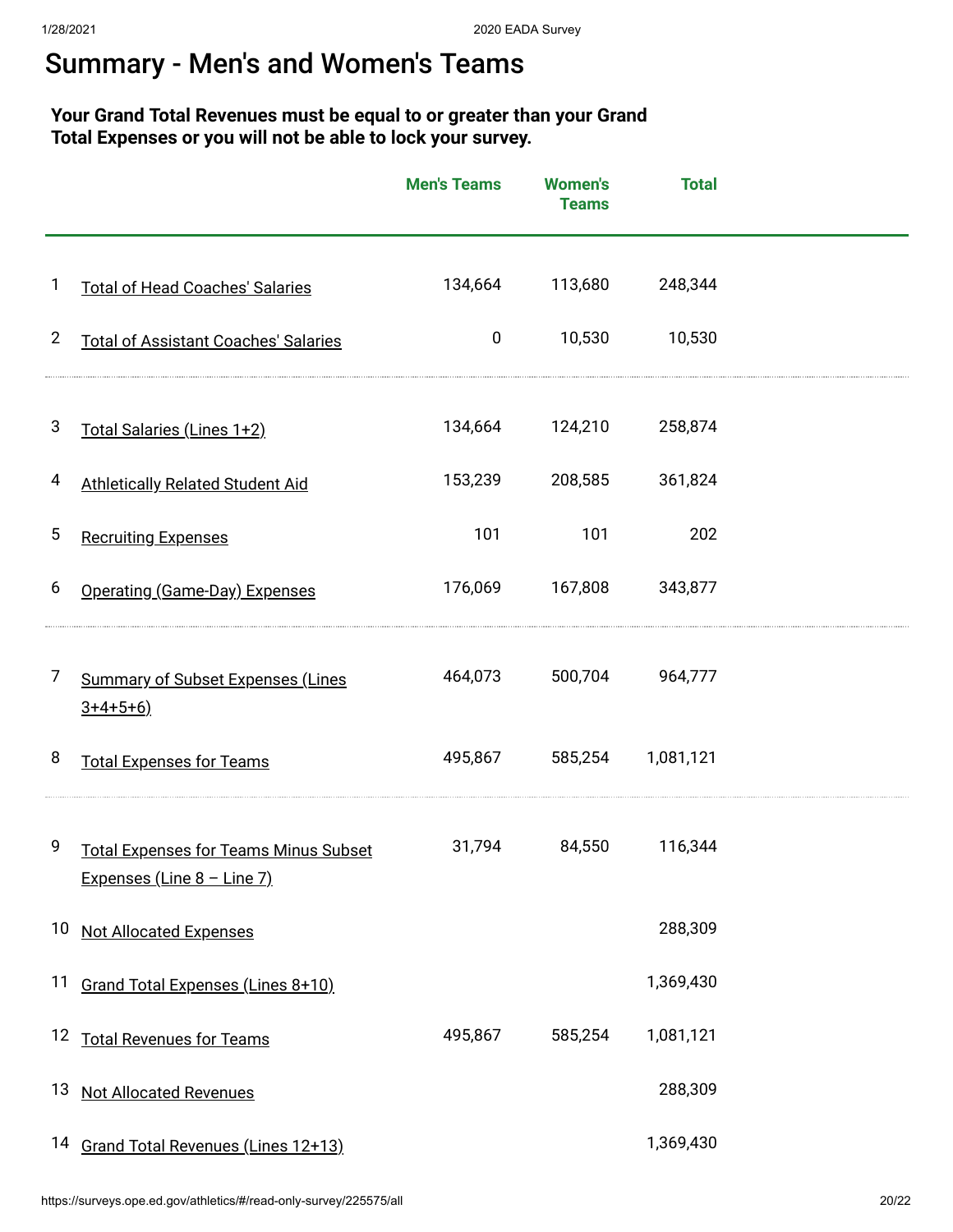| 1/28/2021                                                             | 2020 EADA Survey |  |
|-----------------------------------------------------------------------|------------------|--|
| <sup>15</sup> Total Revenues for Teams minus Total                    |                  |  |
| <b>Expenses for Teams (Line 12-Line 8)</b>                            |                  |  |
| 16 Grand Total Revenues Minus Grand Total Expenses (Line 14- Line 11) |                  |  |

To return to a data entry screen, click on the link in the <mark>Navigation Menu.</mark> To proceed to the Supplemental Information screen, click on the link in the Navigation Menu or click on the "Next" button on this screen.